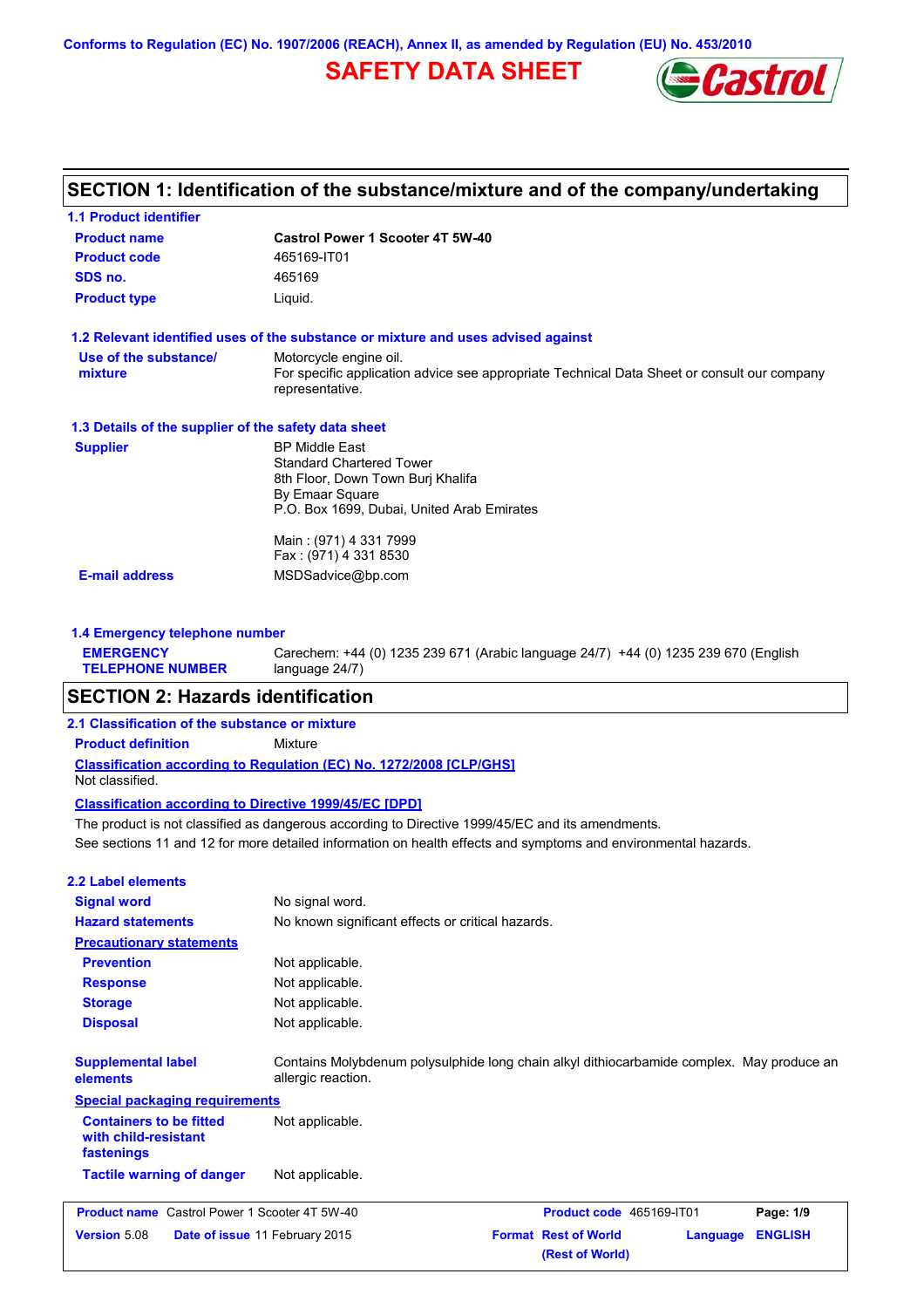# **SECTION 2: Hazards identification**

## **2.3 Other hazards**

**Other hazards which do** 

**not result in classification** Defatting to the skin. USED ENGINE OILS Used engine oil may contain hazardous components which have the potential to cause skin cancer. See Toxicological Information, section 11 of this Safety Data Sheet.

# **SECTION 3: Composition/information on ingredients**

**Substance/mixture** Mixture

Chemically modified base oil Proprietary performance additives.

|                                                               |            |             |                 | <b>Classification</b>                                |             |  |
|---------------------------------------------------------------|------------|-------------|-----------------|------------------------------------------------------|-------------|--|
| <b>Product/ingredient</b><br>name                             | CAS no.    | %           | 67/548/EEC      | <b>Regulation (EC) No.</b><br><b>1272/2008 [CLP]</b> | <b>Type</b> |  |
| Distillates (petroleum),<br>hydrotreated, heavy<br>paraffinic | 64742-54-7 | $≥50 - 575$ | Not classified. | Asp. Tox. 1, H304                                    | [1] [2]     |  |

### **See Section 16 for the full text of the H statements declared above.**

Type

[1] Substance classified with a health or environmental hazard

[2] Substance with a workplace exposure limit

[3] Substance meets the criteria for PBT according to Regulation (EC) No. 1907/2006, Annex XIII

[4] Substance meets the criteria for vPvB according to Regulation (EC) No. 1907/2006, Annex XIII

[5] Substance of equivalent concern

Occupational exposure limits, if available, are listed in Section 8.

# **SECTION 4: First aid measures**

## **4.1 Description of first aid measures**

| <b>Eye contact</b>                | In case of contact, immediately flush eyes with plenty of water for at least 15 minutes. Eyelids<br>should be held away from the eyeball to ensure thorough rinsing. Check for and remove any<br>contact lenses. Get medical attention. |
|-----------------------------------|-----------------------------------------------------------------------------------------------------------------------------------------------------------------------------------------------------------------------------------------|
| <b>Skin contact</b>               | Wash skin thoroughly with soap and water or use recognised skin cleanser. Remove<br>contaminated clothing and shoes. Wash clothing before reuse. Clean shoes thoroughly before<br>reuse. Get medical attention if irritation develops.  |
| <b>Inhalation</b>                 | If inhaled, remove to fresh air. Get medical attention if symptoms appear.                                                                                                                                                              |
| <b>Ingestion</b>                  | Do not induce vomiting unless directed to do so by medical personnel. Get medical attention if<br>symptoms occur.                                                                                                                       |
| <b>Protection of first-aiders</b> | No action shall be taken involving any personal risk or without suitable training.                                                                                                                                                      |

## **4.2 Most important symptoms and effects, both acute and delayed**

See Section 11 for more detailed information on health effects and symptoms.

## **4.3 Indication of any immediate medical attention and special treatment needed**

**Notes to physician** Treatment should in general be symptomatic and directed to relieving any effects.

# **SECTION 5: Firefighting measures**

| 5.1 Extinguishing media                         |                                                                                     |
|-------------------------------------------------|-------------------------------------------------------------------------------------|
| <b>Suitable extinguishing</b><br>media          | In case of fire, use foam, dry chemical or carbon dioxide extinguisher or spray.    |
| Unsuitable extinguishing<br>media               | Do not use water jet.                                                               |
|                                                 | 5.2 Special hazards arising from the substance or mixture                           |
| <b>Hazards from the</b><br>substance or mixture | In a fire or if heated, a pressure increase will occur and the container may burst. |
| Hazardous combustion                            | Combustion products may include the following:                                      |

#### **Hazardous combustion products** nay include the following: carbon oxides (CO, CO2) (carbon monoxide, carbon dioxide)

### **5.3 Advice for firefighters**

| <b>Product name</b> Castrol Power 1 Scooter 4T 5W-40 |                                       | Product code 465169-IT01 |                             | Page: 2/9        |  |
|------------------------------------------------------|---------------------------------------|--------------------------|-----------------------------|------------------|--|
| <b>Version 5.08</b>                                  | <b>Date of issue 11 February 2015</b> |                          | <b>Format Rest of World</b> | Language ENGLISH |  |
|                                                      |                                       |                          | (Rest of World)             |                  |  |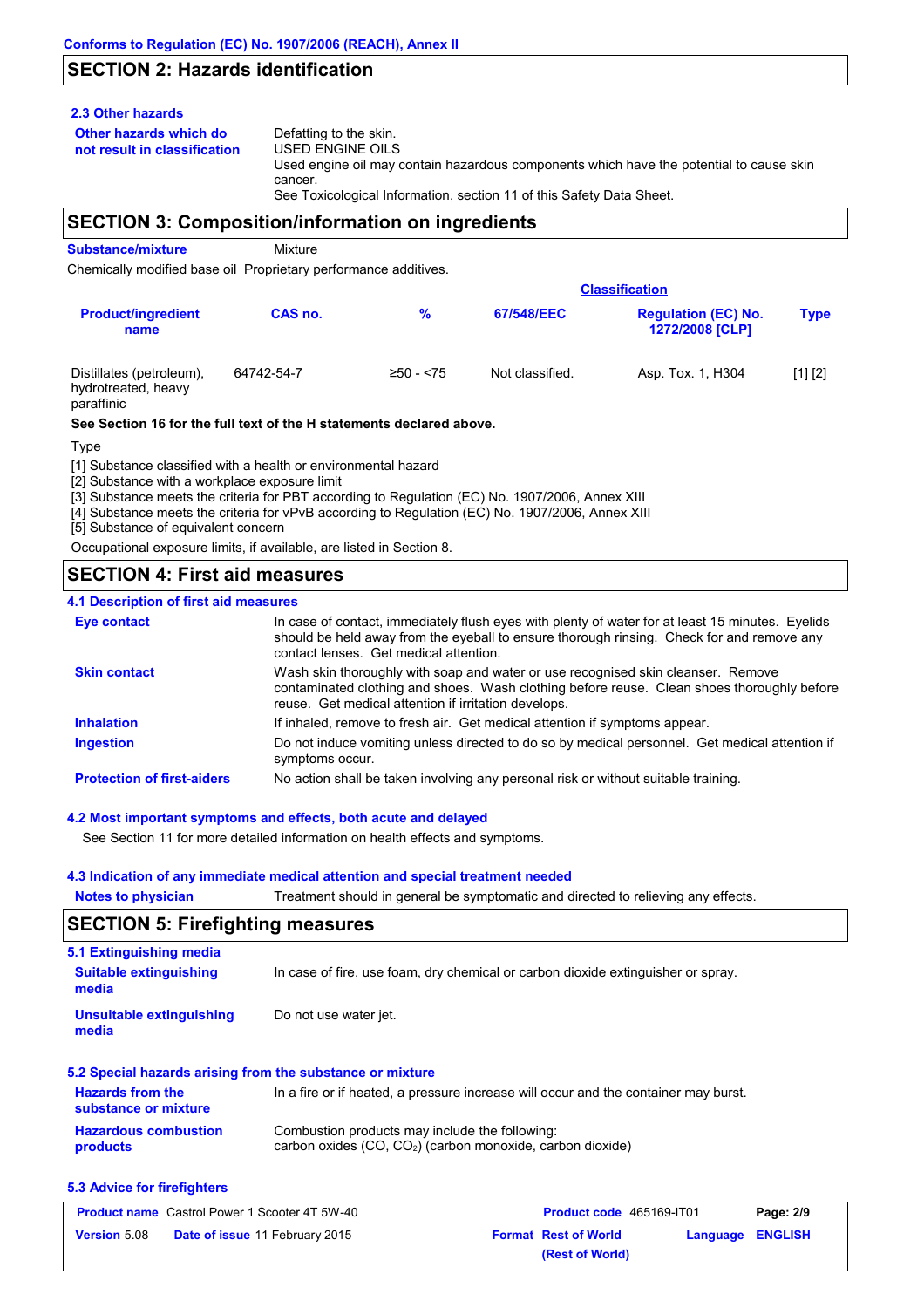# **SECTION 5: Firefighting measures**

| <b>Special precautions for</b><br>fire-fighters          | Promptly isolate the scene by removing all persons from the vicinity of the incident if there is a<br>fire. No action shall be taken involving any personal risk or without suitable training.                                                                                            |
|----------------------------------------------------------|-------------------------------------------------------------------------------------------------------------------------------------------------------------------------------------------------------------------------------------------------------------------------------------------|
| <b>Special protective</b><br>equipment for fire-fighters | Fire-fighters should wear appropriate protective equipment and self-contained breathing<br>apparatus (SCBA) with a full face-piece operated in positive pressure mode. Clothing for fire-<br>fighters (including helmets, protective boots and gloves) conforming to European standard EN |
|                                                          | 469 will provide a basic level of protection for chemical incidents.                                                                                                                                                                                                                      |

# **SECTION 6: Accidental release measures**

|                                                          | 6.1 Personal precautions, protective equipment and emergency procedures                                                                                                                                                                                                                                                                                                                        |
|----------------------------------------------------------|------------------------------------------------------------------------------------------------------------------------------------------------------------------------------------------------------------------------------------------------------------------------------------------------------------------------------------------------------------------------------------------------|
| For non-emergency<br>personnel                           | No action shall be taken involving any personal risk or without suitable training. Evacuate<br>surrounding areas. Keep unnecessary and unprotected personnel from entering. Do not touch<br>or walk through spilt material. Floors may be slippery; use care to avoid falling. Put on<br>appropriate personal protective equipment.                                                            |
| For emergency responders                                 | If specialised clothing is required to deal with the spillage, take note of any information in<br>Section 8 on suitable and unsuitable materials. See also the information in "For non-<br>emergency personnel".                                                                                                                                                                               |
| <b>6.2 Environmental</b><br>precautions                  | Avoid dispersal of spilt material and runoff and contact with soil, waterways, drains and sewers.<br>Inform the relevant authorities if the product has caused environmental pollution (sewers,<br>waterways, soil or air).                                                                                                                                                                    |
| 6.3 Methods and material for containment and cleaning up |                                                                                                                                                                                                                                                                                                                                                                                                |
| <b>Small spill</b>                                       | Stop leak if without risk. Move containers from spill area. Absorb with an inert material and<br>place in an appropriate waste disposal container. Dispose of via a licensed waste disposal<br>contractor.                                                                                                                                                                                     |
| <b>Large spill</b>                                       | Stop leak if without risk. Move containers from spill area. Prevent entry into sewers, water<br>courses, basements or confined areas. Contain and collect spillage with non-combustible,<br>absorbent material e.g. sand, earth, vermiculite or diatomaceous earth and place in container<br>for disposal according to local regulations. Dispose of via a licensed waste disposal contractor. |
| 6.4 Reference to other<br><b>sections</b>                | See Section 1 for emergency contact information.<br>See Section 5 for firefighting measures.<br>See Section 8 for information on appropriate personal protective equipment.<br>See Section 12 for environmental precautions.<br>See Section 13 for additional waste treatment information.                                                                                                     |

# **SECTION 7: Handling and storage**

| 7.1 Precautions for safe handling                                                    |                                                                                                                                                                                                                                                                                                                                                                                                                                                                                          |
|--------------------------------------------------------------------------------------|------------------------------------------------------------------------------------------------------------------------------------------------------------------------------------------------------------------------------------------------------------------------------------------------------------------------------------------------------------------------------------------------------------------------------------------------------------------------------------------|
| <b>Protective measures</b>                                                           | Put on appropriate personal protective equipment.                                                                                                                                                                                                                                                                                                                                                                                                                                        |
| <b>Advice on general</b><br>occupational hygiene                                     | Eating, drinking and smoking should be prohibited in areas where this material is handled,<br>stored and processed. Wash thoroughly after handling. Remove contaminated clothing and<br>protective equipment before entering eating areas. See also Section 8 for additional<br>information on hygiene measures.                                                                                                                                                                         |
| <b>7.2 Conditions for safe</b><br>storage, including any<br><i>incompatibilities</i> | Store in accordance with local requiations. Store in a dry, cool and well-ventilated area, away<br>from incompatible materials (see Section 10). Keep away from heat and direct sunlight. Keep<br>container tightly closed and sealed until ready for use. Containers that have been opened must<br>be carefully resealed and kept upright to prevent leakage. Store and use only in equipment/<br>containers designed for use with this product. Do not store in unlabelled containers. |
| <b>Not suitable</b>                                                                  | Prolonged exposure to elevated temperature.                                                                                                                                                                                                                                                                                                                                                                                                                                              |
| 7.3 Specific end use(s)                                                              |                                                                                                                                                                                                                                                                                                                                                                                                                                                                                          |

**Recommendations**

## See section 1.2 and Exposure scenarios in annex, if applicable.

# **SECTION 8: Exposure controls/personal protection**

## **8.1 Control parameters**

**Occupational exposure limits**

| <b>Product/ingredient name</b> | <b>Exposure limit values</b> |
|--------------------------------|------------------------------|
|                                |                              |

Distillates (petroleum), hydrotreated, heavy paraffinic **ACGIH TLV (United States).**

TWA: 5 mg/m<sup>3</sup> 8 hours. Issued/Revised: 11/2009 Form: Inhalable fraction

Whilst specific OELs for certain components may be shown in this section, other components may be present in any mist, vapour or dust produced. Therefore, the specific OELs may not be applicable to the product as a whole and are provided for guidance only.

| <b>Product name</b> Castrol Power 1 Scooter 4T 5W-40 |                                       | <b>Product code</b> 465169-IT01 | Page: 3/9               |
|------------------------------------------------------|---------------------------------------|---------------------------------|-------------------------|
| <b>Version 5.08</b>                                  | <b>Date of issue 11 February 2015</b> | <b>Format Rest of World</b>     | <b>Language ENGLISH</b> |
|                                                      |                                       | (Rest of World)                 |                         |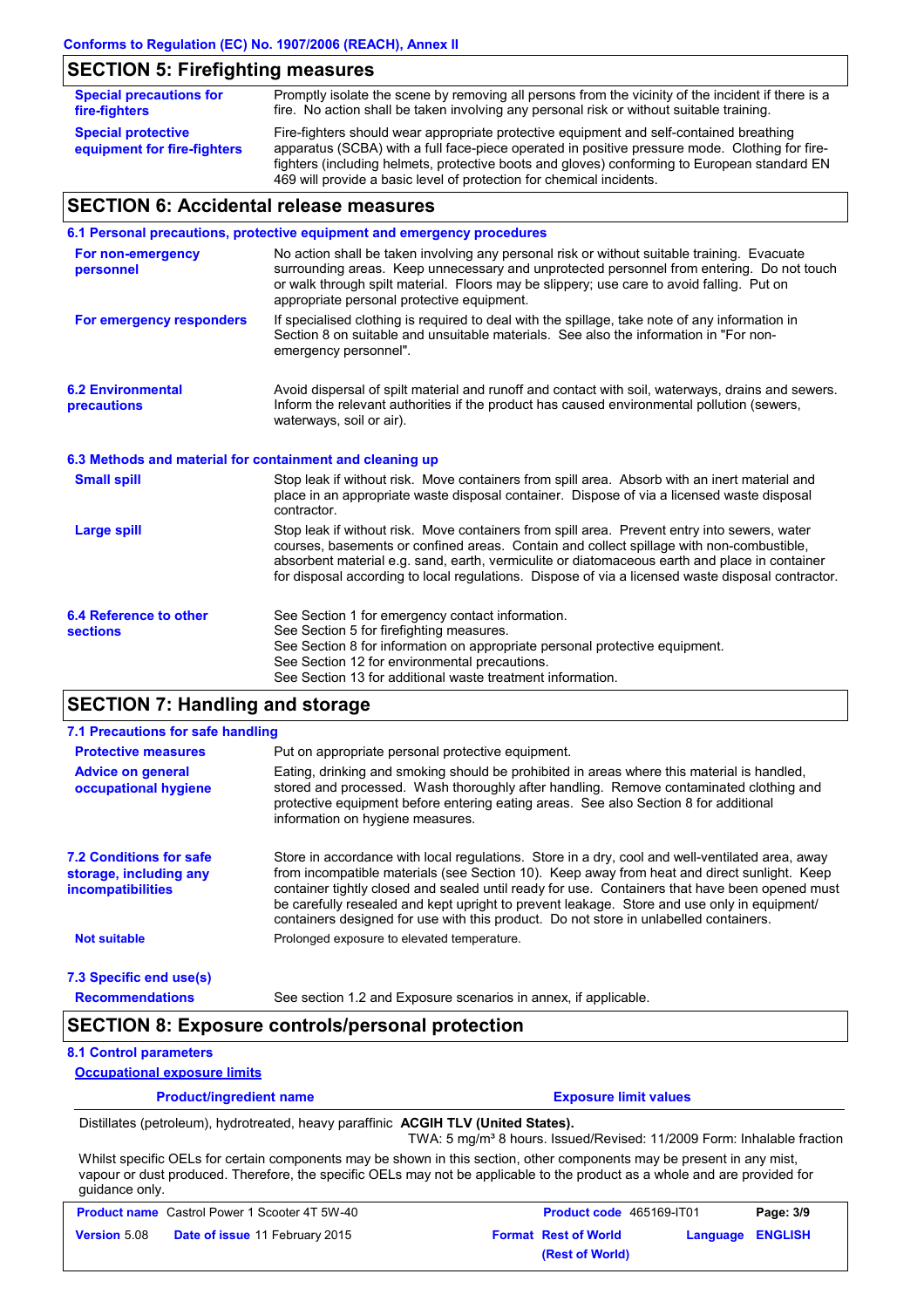# **SECTION 8: Exposure controls/personal protection**

| <b>Recommended monitoring</b><br>procedures                    | If this product contains ingredients with exposure limits, personal, workplace atmosphere or<br>biological monitoring may be required to determine the effectiveness of the ventilation or other<br>control measures and/or the necessity to use respiratory protective equipment. Reference<br>should be made to monitoring standards, such as the following: European Standard EN 689<br>(Workplace atmospheres - Guidance for the assessment of exposure by inhalation to chemical<br>agents for comparison with limit values and measurement strategy) European Standard EN<br>14042 (Workplace atmospheres - Guide for the application and use of procedures for the<br>assessment of exposure to chemical and biological agents) European Standard EN 482<br>(Workplace atmospheres - General requirements for the performance of procedures for the<br>measurement of chemical agents) Reference to national guidance documents for methods for<br>the determination of hazardous substances will also be required. |
|----------------------------------------------------------------|----------------------------------------------------------------------------------------------------------------------------------------------------------------------------------------------------------------------------------------------------------------------------------------------------------------------------------------------------------------------------------------------------------------------------------------------------------------------------------------------------------------------------------------------------------------------------------------------------------------------------------------------------------------------------------------------------------------------------------------------------------------------------------------------------------------------------------------------------------------------------------------------------------------------------------------------------------------------------------------------------------------------------|
| <b>Derived No Effect Level</b>                                 |                                                                                                                                                                                                                                                                                                                                                                                                                                                                                                                                                                                                                                                                                                                                                                                                                                                                                                                                                                                                                            |
| No DNELs/DMELs available.                                      |                                                                                                                                                                                                                                                                                                                                                                                                                                                                                                                                                                                                                                                                                                                                                                                                                                                                                                                                                                                                                            |
| <b>Predicted No Effect Concentration</b><br>No PNECs available |                                                                                                                                                                                                                                                                                                                                                                                                                                                                                                                                                                                                                                                                                                                                                                                                                                                                                                                                                                                                                            |
| <b>8.2 Exposure controls</b>                                   |                                                                                                                                                                                                                                                                                                                                                                                                                                                                                                                                                                                                                                                                                                                                                                                                                                                                                                                                                                                                                            |
| <b>Appropriate engineering</b><br>controls                     | Provide exhaust ventilation or other engineering controls to keep the relevant airborne<br>concentrations below their respective occupational exposure limits.<br>All activities involving chemicals should be assessed for their risks to health, to ensure<br>exposures are adequately controlled. Personal protective equipment should only be considered<br>after other forms of control measures (e.g. engineering controls) have been suitably evaluated.<br>Personal protective equipment should conform to appropriate standards, be suitable for use, be<br>kept in good condition and properly maintained.<br>Your supplier of personal protective equipment should be consulted for advice on selection and<br>appropriate standards. For further information contact your national organisation for standards.<br>The final choice of protective equipment will depend upon a risk assessment. It is important to<br>ensure that all items of personal protective equipment are compatible.                    |
| <b>Individual protection measures</b>                          |                                                                                                                                                                                                                                                                                                                                                                                                                                                                                                                                                                                                                                                                                                                                                                                                                                                                                                                                                                                                                            |
| <b>Hygiene measures</b>                                        | Wash hands, forearms and face thoroughly after handling chemical products, before eating,<br>smoking and using the lavatory and at the end of the working period. Ensure that eyewash<br>stations and safety showers are close to the workstation location.                                                                                                                                                                                                                                                                                                                                                                                                                                                                                                                                                                                                                                                                                                                                                                |
| <b>Respiratory protection</b>                                  | Respiratory protective equipment is not normally required where there is adequate natural or<br>local exhaust ventilation to control exposure.<br>In case of insufficient ventilation, wear suitable respiratory equipment.<br>The correct choice of respiratory protection depends upon the chemicals being handled, the<br>conditions of work and use, and the condition of the respiratory equipment. Safety procedures<br>should be developed for each intended application. Respiratory protection equipment should<br>therefore be chosen in consultation with the supplier/manufacturer and with a full assessment<br>of the working conditions.                                                                                                                                                                                                                                                                                                                                                                    |
| <b>Eye/face protection</b>                                     | Safety glasses with side shields.                                                                                                                                                                                                                                                                                                                                                                                                                                                                                                                                                                                                                                                                                                                                                                                                                                                                                                                                                                                          |
| <b>Skin protection</b><br><b>Hand protection</b>               | <b>General Information:</b>                                                                                                                                                                                                                                                                                                                                                                                                                                                                                                                                                                                                                                                                                                                                                                                                                                                                                                                                                                                                |
|                                                                | Because specific work environments and material handling practices vary, safety procedures<br>should be developed for each intended application. The correct choice of protective gloves<br>depends upon the chemicals being handled, and the conditions of work and use. Most gloves<br>provide protection for only a limited time before they must be discarded and replaced (even the<br>best chemically resistant gloves will break down after repeated chemical exposures).                                                                                                                                                                                                                                                                                                                                                                                                                                                                                                                                           |
|                                                                | Gloves should be chosen in consultation with the supplier / manufacturer and taking account of<br>a full assessment of the working conditions.                                                                                                                                                                                                                                                                                                                                                                                                                                                                                                                                                                                                                                                                                                                                                                                                                                                                             |
|                                                                | Recommended: Nitrile gloves.<br><b>Breakthrough time:</b>                                                                                                                                                                                                                                                                                                                                                                                                                                                                                                                                                                                                                                                                                                                                                                                                                                                                                                                                                                  |
|                                                                | Breakthrough time data are generated by glove manufacturers under laboratory test conditions<br>and represent how long a glove can be expected to provide effective permeation resistance. It<br>is important when following breakthrough time recommendations that actual workplace<br>conditions are taken into account. Always consult with your glove supplier for up-to-date<br>technical information on breakthrough times for the recommended glove type.<br>Our recommendations on the selection of gloves are as follows:                                                                                                                                                                                                                                                                                                                                                                                                                                                                                         |
|                                                                | Continuous contact:                                                                                                                                                                                                                                                                                                                                                                                                                                                                                                                                                                                                                                                                                                                                                                                                                                                                                                                                                                                                        |
|                                                                | Gloves with a minimum breakthrough time of 240 minutes, or >480 minutes if suitable gloves<br>can be obtained.                                                                                                                                                                                                                                                                                                                                                                                                                                                                                                                                                                                                                                                                                                                                                                                                                                                                                                             |
| <b>Product name</b> Castrol Power 1 Scooter 4T 5W-40           | Product code 465169-IT01<br>Page: 4/9                                                                                                                                                                                                                                                                                                                                                                                                                                                                                                                                                                                                                                                                                                                                                                                                                                                                                                                                                                                      |
| <b>Version 5.08</b>                                            | <b>Format Rest of World</b><br>Date of issue 11 February 2015<br><b>Language ENGLISH</b>                                                                                                                                                                                                                                                                                                                                                                                                                                                                                                                                                                                                                                                                                                                                                                                                                                                                                                                                   |

**(Rest of World)**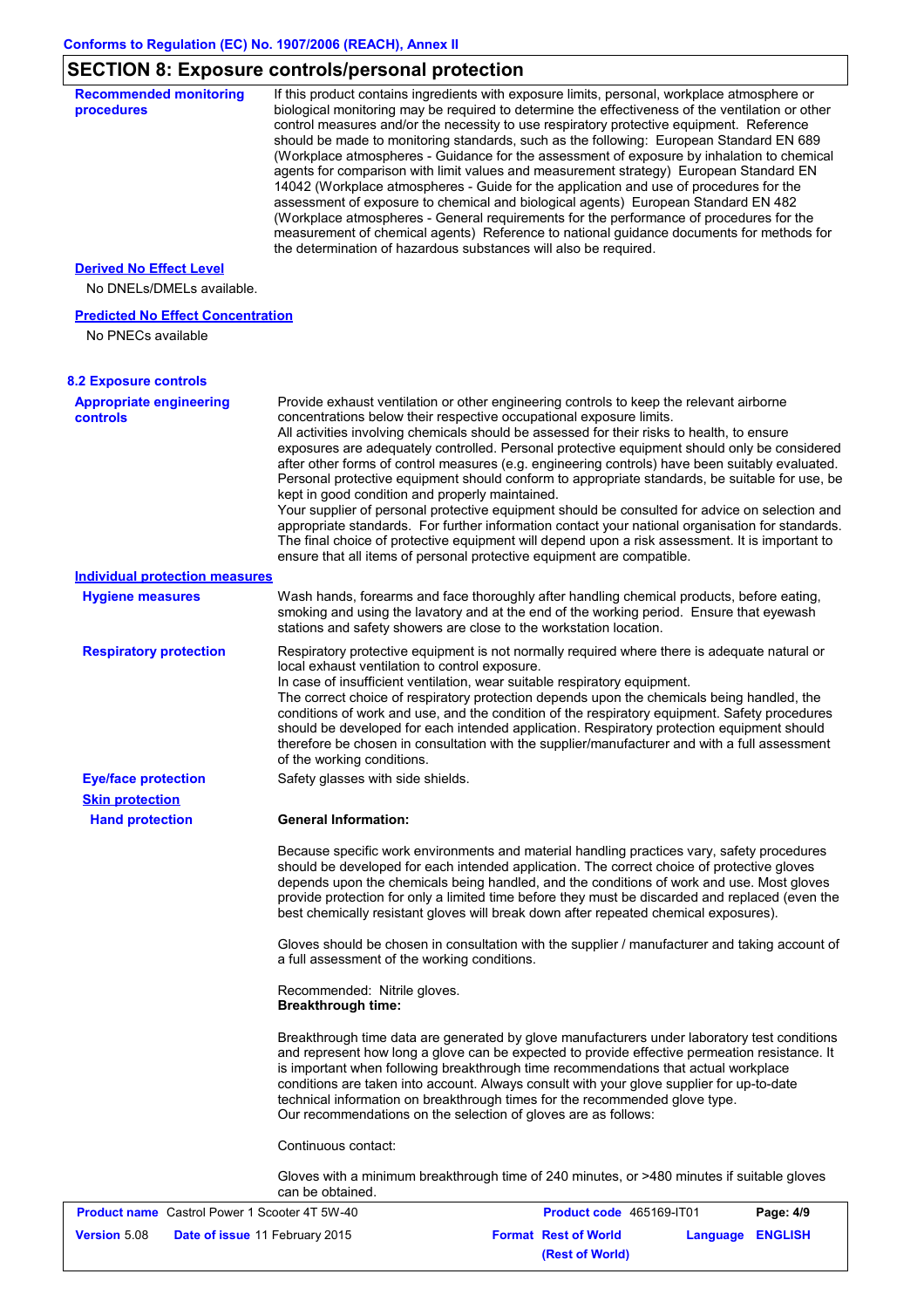# **SECTION 8: Exposure controls/personal protection**

If suitable gloves are not available to offer that level of protection, gloves with shorter breakthrough times may be acceptable as long as appropriate glove maintenance and replacement regimes are determined and adhered to.

Short-term / splash protection:

Recommended breakthrough times as above.

It is recognised that for short-term, transient exposures, gloves with shorter breakthrough times may commonly be used. Therefore, appropriate maintenance and replacement regimes must be determined and rigorously followed.

#### **Glove Thickness:**

For general applications, we recommend gloves with a thickness typically greater than 0.35 mm.

It should be emphasised that glove thickness is not necessarily a good predictor of glove resistance to a specific chemical, as the permeation efficiency of the glove will be dependent on the exact composition of the glove material. Therefore, glove selection should also be based on consideration of the task requirements and knowledge of breakthrough times. Glove thickness may also vary depending on the glove manufacturer, the glove type and the glove model. Therefore, the manufacturers' technical data should always be taken into account to ensure selection of the most appropriate glove for the task.

Note: Depending on the activity being conducted, gloves of varying thickness may be required for specific tasks. For example:

 • Thinner gloves (down to 0.1 mm or less) may be required where a high degree of manual dexterity is needed. However, these gloves are only likely to give short duration protection and would normally be just for single use applications, then disposed of.

 • Thicker gloves (up to 3 mm or more) may be required where there is a mechanical (as well as a chemical) risk i.e. where there is abrasion or puncture potential.

**Skin and body**

Use of protective clothing is good industrial practice.

Personal protective equipment for the body should be selected based on the task being performed and the risks involved and should be approved by a specialist before handling this product.

Cotton or polyester/cotton overalls will only provide protection against light superficial contamination that will not soak through to the skin. Overalls should be laundered on a regular basis. When the risk of skin exposure is high (e.g. when cleaning up spillages or if there is a risk of splashing) then chemical resistant aprons and/or impervious chemical suits and boots will be required.

**Personal protective equipment (Pictograms)**

**Environmental exposure controls**

Emissions from ventilation or work process equipment should be checked to ensure they comply with the requirements of environmental protection legislation. In some cases, fume scrubbers, filters or engineering modifications to the process equipment will be necessary to reduce emissions to acceptable levels.

**(Rest of World)**

# **SECTION 9: Physical and chemical properties**

| 9.1 Information on basic physical and chemical properties |                                        |                             |          |                |
|-----------------------------------------------------------|----------------------------------------|-----------------------------|----------|----------------|
| <b>Appearance</b>                                         |                                        |                             |          |                |
| <b>Physical state</b>                                     | Liquid.                                |                             |          |                |
| <b>Colour</b>                                             | Red.                                   |                             |          |                |
| <b>Odour</b>                                              | Not available.                         |                             |          |                |
| <b>Odour threshold</b>                                    |                                        |                             |          |                |
| pH                                                        | Not available.<br>Not available.       |                             |          |                |
| <b>Melting point/freezing point</b>                       |                                        |                             |          |                |
| Initial boiling point and boiling<br>range                | Not available.                         |                             |          |                |
| <b>Pour point</b>                                         | $<$ -18 °C                             |                             |          |                |
| <b>Flash point</b>                                        | [Product does not sustain combustion.] |                             |          |                |
| <b>Evaporation rate</b>                                   | Not available.                         |                             |          |                |
| <b>Product name</b> Castrol Power 1 Scooter 4T 5W-40      |                                        | Product code 465169-IT01    |          | Page: 5/9      |
| <b>Version 5.08</b><br>Date of issue 11 February 2015     |                                        | <b>Format Rest of World</b> | Language | <b>ENGLISH</b> |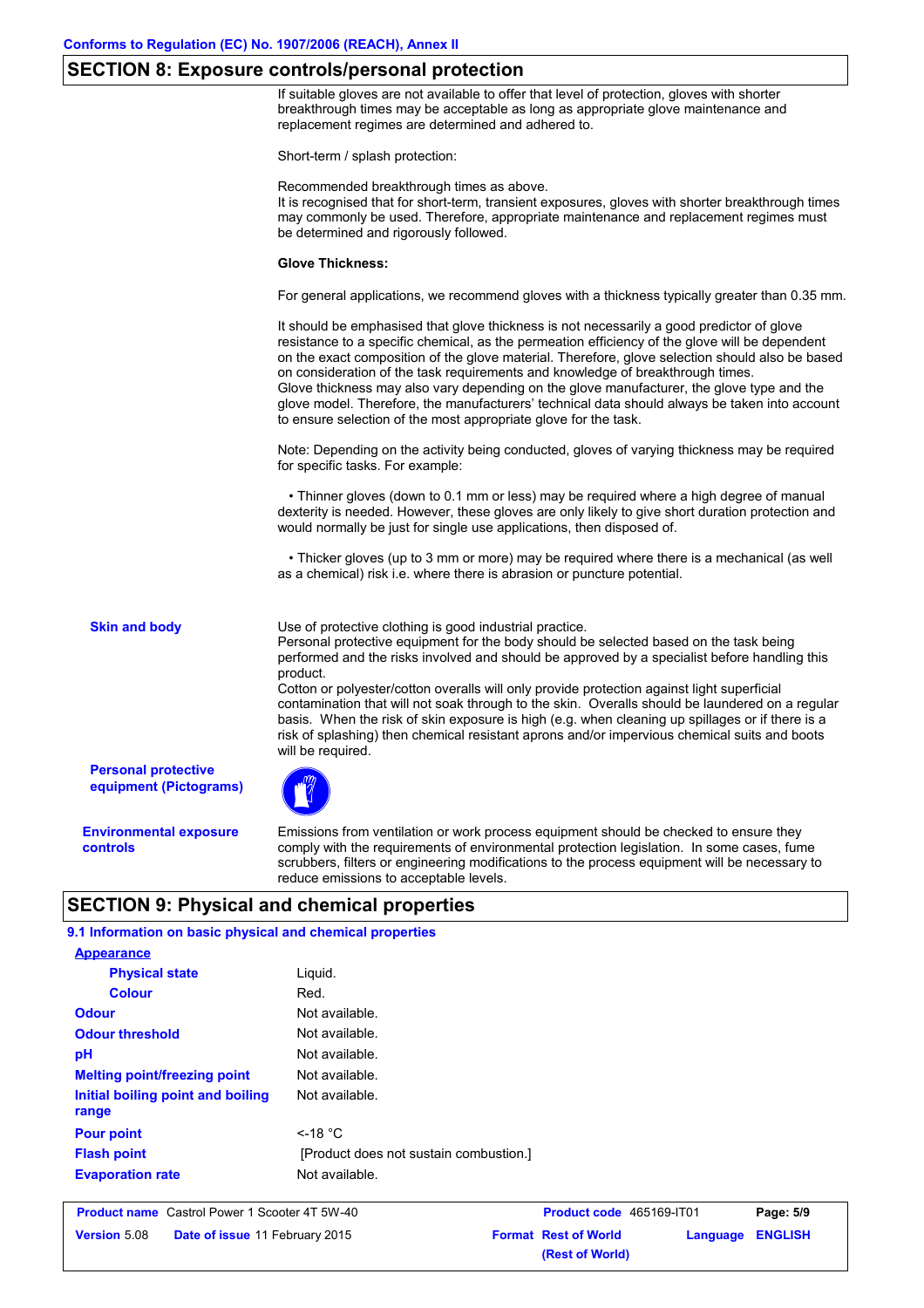# **SECTION 9: Physical and chemical properties**

| <b>Flammability (solid, gas)</b>                       | Not available.                                                                                                                   |
|--------------------------------------------------------|----------------------------------------------------------------------------------------------------------------------------------|
| <b>Upper/lower flammability or</b><br>explosive limits | Not available.                                                                                                                   |
| <b>Vapour pressure</b>                                 | Not available.                                                                                                                   |
| <b>Vapour density</b>                                  | Not available.                                                                                                                   |
| <b>Relative density</b>                                | Not available.                                                                                                                   |
| <b>Density</b>                                         | 851 kg/m <sup>3</sup> (0.851 g/cm <sup>3</sup> ) at 20°C                                                                         |
| <b>Solubility(ies)</b>                                 | insoluble in water.                                                                                                              |
| <b>Partition coefficient: n-octanol/</b><br>water      | >3                                                                                                                               |
| <b>Auto-ignition temperature</b>                       | Not available.                                                                                                                   |
| <b>Decomposition temperature</b>                       | Not available.                                                                                                                   |
| <b>Viscosity</b>                                       | Kinematic: 76 mm <sup>2</sup> /s (76 cSt) at $40^{\circ}$ C<br>Kinematic: 13.5 mm <sup>2</sup> /s (13.5 cSt) at 100 $^{\circ}$ C |
| <b>Explosive properties</b>                            | Not available.                                                                                                                   |
| <b>Oxidising properties</b>                            | Not available.                                                                                                                   |

## **9.2 Other information**

No additional information.

| <b>SECTION 10: Stability and reactivity</b>       |                                                                                                                                                                         |  |
|---------------------------------------------------|-------------------------------------------------------------------------------------------------------------------------------------------------------------------------|--|
| <b>10.1 Reactivity</b>                            | No specific test data available for this product. Refer to Conditions to avoid and Incompatible<br>materials for additional information.                                |  |
| <b>10.2 Chemical stability</b>                    | The product is stable.                                                                                                                                                  |  |
| <b>10.3 Possibility of</b><br>hazardous reactions | Under normal conditions of storage and use, hazardous reactions will not occur.<br>Under normal conditions of storage and use, hazardous polymerisation will not occur. |  |
| <b>10.4 Conditions to avoid</b>                   | Avoid all possible sources of ignition (spark or flame).                                                                                                                |  |
| <b>10.5 Incompatible materials</b>                | Reactive or incompatible with the following materials: oxidising materials.                                                                                             |  |
| <b>10.6 Hazardous</b><br>decomposition products   | Under normal conditions of storage and use, hazardous decomposition products should not be<br>produced.                                                                 |  |

# **SECTION 11: Toxicological information**

# **11.1 Information on toxicological effects**

## **Acute toxicity estimates**

| <b>Route</b>                                         |                                                                                                     | <b>ATE value</b>                                           |                |
|------------------------------------------------------|-----------------------------------------------------------------------------------------------------|------------------------------------------------------------|----------------|
| Not available.                                       |                                                                                                     |                                                            |                |
| Information on the likely<br>routes of exposure      | Routes of entry anticipated: Dermal, Inhalation.                                                    |                                                            |                |
| <b>Potential acute health effects</b>                |                                                                                                     |                                                            |                |
| <b>Inhalation</b>                                    | Vapour inhalation under ambient conditions is not normally a problem due to low vapour<br>pressure. |                                                            |                |
| <b>Ingestion</b>                                     | No known significant effects or critical hazards.                                                   |                                                            |                |
| <b>Skin contact</b>                                  | Defatting to the skin. May cause skin dryness and irritation.                                       |                                                            |                |
| <b>Eye contact</b>                                   | No known significant effects or critical hazards.                                                   |                                                            |                |
|                                                      | Symptoms related to the physical, chemical and toxicological characteristics                        |                                                            |                |
| <b>Inhalation</b>                                    | No specific data.                                                                                   |                                                            |                |
| <b>Ingestion</b>                                     | No specific data.                                                                                   |                                                            |                |
| <b>Skin contact</b>                                  | Adverse symptoms may include the following:<br>irritation<br>dryness<br>cracking                    |                                                            |                |
| <b>Eye contact</b>                                   | No specific data.                                                                                   |                                                            |                |
| <b>Product name</b> Castrol Power 1 Scooter 4T 5W-40 |                                                                                                     | Product code 465169-IT01                                   | Page: 6/9      |
| Version 5.08                                         | Date of issue 11 February 2015                                                                      | <b>Format Rest of World</b><br>Language<br>(Rest of World) | <b>ENGLISH</b> |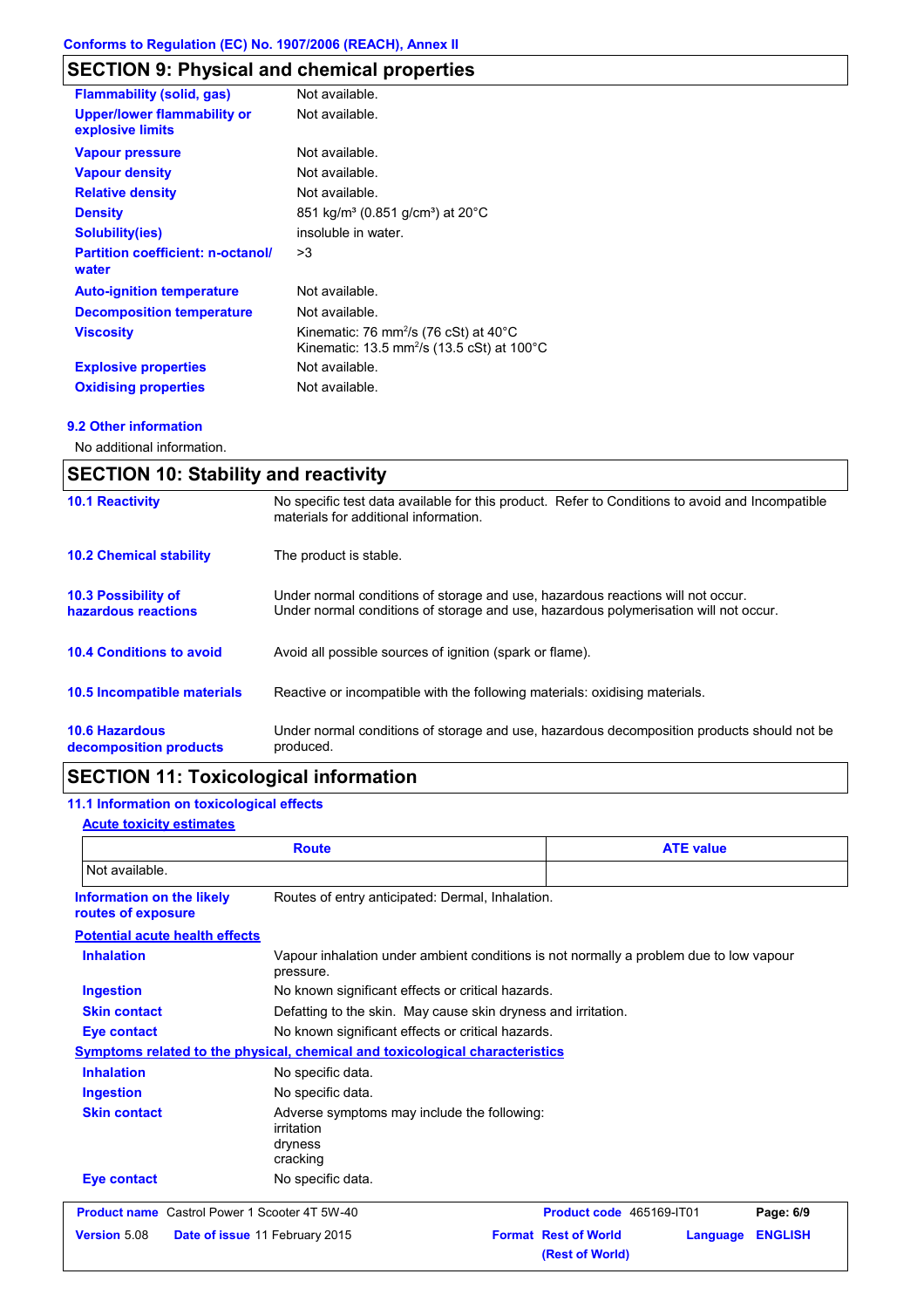# **SECTION 11: Toxicological information**

|                                         | Delayed and immediate effects and also chronic effects from short and long term exposure                                                                                                                                                                                                                                                                                                                 |
|-----------------------------------------|----------------------------------------------------------------------------------------------------------------------------------------------------------------------------------------------------------------------------------------------------------------------------------------------------------------------------------------------------------------------------------------------------------|
| <b>Inhalation</b>                       | Overexposure to the inhalation of airborne droplets or aerosols may cause irritation of the<br>respiratory tract.                                                                                                                                                                                                                                                                                        |
| Ingestion                               | Ingestion of large quantities may cause nausea and diarrhoea.                                                                                                                                                                                                                                                                                                                                            |
| <b>Skin contact</b>                     | Prolonged or repeated contact can defat the skin and lead to irritation and/or dermatitis.                                                                                                                                                                                                                                                                                                               |
| <b>Eye contact</b>                      | Potential risk of transient stinging or redness if accidental eye contact occurs.                                                                                                                                                                                                                                                                                                                        |
| <b>Potential chronic health effects</b> |                                                                                                                                                                                                                                                                                                                                                                                                          |
| <b>General</b>                          | USED ENGINE OILS<br>Combustion products resulting from the operation of internal combustion engines contaminate<br>engine oils during use. Used engine oil may contain hazardous components which have the<br>potential to cause skin cancer. Frequent or prolonged contact with all types and makes of used<br>engine oil must therefore be avoided and a high standard of personal hygiene maintained. |
| <b>Carcinogenicity</b>                  | No known significant effects or critical hazards.                                                                                                                                                                                                                                                                                                                                                        |
| <b>Mutagenicity</b>                     | No known significant effects or critical hazards.                                                                                                                                                                                                                                                                                                                                                        |
| <b>Developmental effects</b>            | No known significant effects or critical hazards.                                                                                                                                                                                                                                                                                                                                                        |
| <b>Fertility effects</b>                | No known significant effects or critical hazards.                                                                                                                                                                                                                                                                                                                                                        |

# **SECTION 12: Ecological information**

# **12.1 Toxicity**

**Environmental hazards** Not classified as dangerous

### **12.2 Persistence and degradability**

Not expected to be rapidly degradable.

## **12.3 Bioaccumulative potential**

This product is not expected to bioaccumulate through food chains in the environment.

| <b>12.4 Mobility in soil</b>                                         |                                                                                                                           |  |  |
|----------------------------------------------------------------------|---------------------------------------------------------------------------------------------------------------------------|--|--|
| <b>Soil/water partition</b><br><b>coefficient</b> (K <sub>oc</sub> ) | Not available.                                                                                                            |  |  |
| <b>Mobility</b>                                                      | Spillages may penetrate the soil causing ground water contamination.                                                      |  |  |
| 12.5 Results of PBT and vPvB assessment                              |                                                                                                                           |  |  |
| <b>PBT</b>                                                           | Not applicable.                                                                                                           |  |  |
| <b>vPvB</b>                                                          | Not applicable.                                                                                                           |  |  |
| 12.6 Other adverse effects                                           |                                                                                                                           |  |  |
| <b>Other ecological information</b>                                  | Spills may form a film on water surfaces causing physical damage to organisms. Oxygen<br>transfer could also be impaired. |  |  |

# **SECTION 13: Disposal considerations**

# **13.1 Waste treatment methods**

# **Product**

**Methods of disposal**

Where possible, arrange for product to be recycled. Dispose of via an authorised person/ licensed waste disposal contractor in accordance with local regulations.

# **European waste catalogue (EWC) Hazardous waste** Yes.

| Waste code                                                                   | <b>Waste designation</b> |  |
|------------------------------------------------------------------------------|--------------------------|--|
| 13 02 05*<br>mineral-based non-chlorinated engine, gear and lubricating oils |                          |  |

However, deviation from the intended use and/or the presence of any potential contaminants may require an alternative waste disposal code to be assigned by the end user.

## **Packaging**

| <b>Methods of disposal</b> | Where possible, arrange for product to be recycled. Dispose of via an authorised person/<br>licensed waste disposal contractor in accordance with local regulations.                                                                    |
|----------------------------|-----------------------------------------------------------------------------------------------------------------------------------------------------------------------------------------------------------------------------------------|
| <b>Special precautions</b> | This material and its container must be disposed of in a safe way. Empty containers or liners<br>may retain some product residues. Avoid dispersal of spilt material and runoff and contact with<br>soil, waterways, drains and sewers. |

| <b>Product name</b> Castrol Power 1 Scooter 4T 5W-40 |                                       | <b>Product code</b> 465169-IT01 |                             | Page: 7/9               |  |
|------------------------------------------------------|---------------------------------------|---------------------------------|-----------------------------|-------------------------|--|
| <b>Version 5.08</b>                                  | <b>Date of issue 11 February 2015</b> |                                 | <b>Format Rest of World</b> | <b>Language ENGLISH</b> |  |
|                                                      |                                       |                                 | (Rest of World)             |                         |  |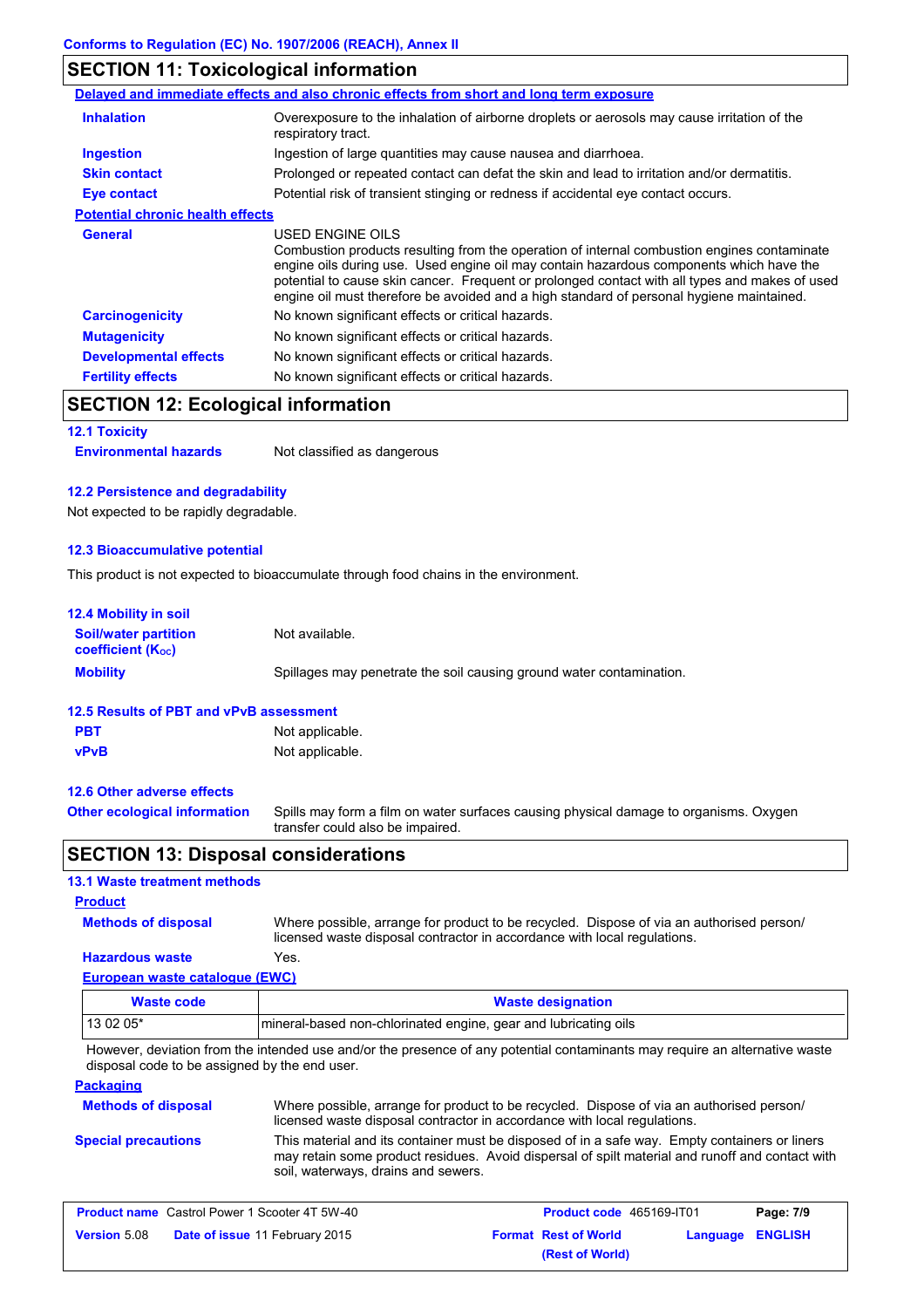# **SECTION 14: Transport information**

|                                           | <b>ADR/RID</b> | <b>ADN</b>     | <b>IMDG</b>    | <b>IATA</b>    |
|-------------------------------------------|----------------|----------------|----------------|----------------|
| 14.1 UN number                            | Not regulated. | Not regulated. | Not regulated. | Not regulated. |
| 14.2 UN proper<br>shipping name           |                |                |                |                |
| <b>14.3 Transport</b><br>hazard class(es) |                |                |                |                |
| 14.4 Packing<br>group                     |                |                |                |                |
| 14.5<br><b>Environmental</b><br>hazards   | No.            | No.            | No.            | No.            |
| <b>Additional</b><br><b>information</b>   |                |                |                |                |

**14.6 Special precautions for user** Not available.

# **SECTION 15: Regulatory information**

**Other regulations Annex XVII - Restrictions** Not applicable. **on the manufacture, placing on the market and use of certain dangerous substances, mixtures and articles REACH Status** The company, as identified in Section 1, sells this product in the EU in compliance with the current requirements of REACH. **15.1 Safety, health and environmental regulations/legislation specific for the substance or mixture EU Regulation (EC) No. 1907/2006 (REACH) Annex XIV - List of substances subject to authorisation Substances of very high concern** None of the components are listed. All components are listed or exempted. All components are listed or exempted. All components are listed or exempted. All components are listed or exempted. All components are listed or exempted. All components are listed or exempted. All components are listed or exempted. **United States inventory (TSCA 8b) Australia inventory (AICS) Canada inventory China inventory (IECSC) Japan inventory (ENCS) Korea inventory (KECI) Philippines inventory (PICCS) Taiwan inventory (CSNN)** Not determined.

| <b>15.2 Chemical Safety</b> |  |
|-----------------------------|--|
| <b>Assessment</b>           |  |

This product contains substances for which Chemical Safety Assessments are still required.